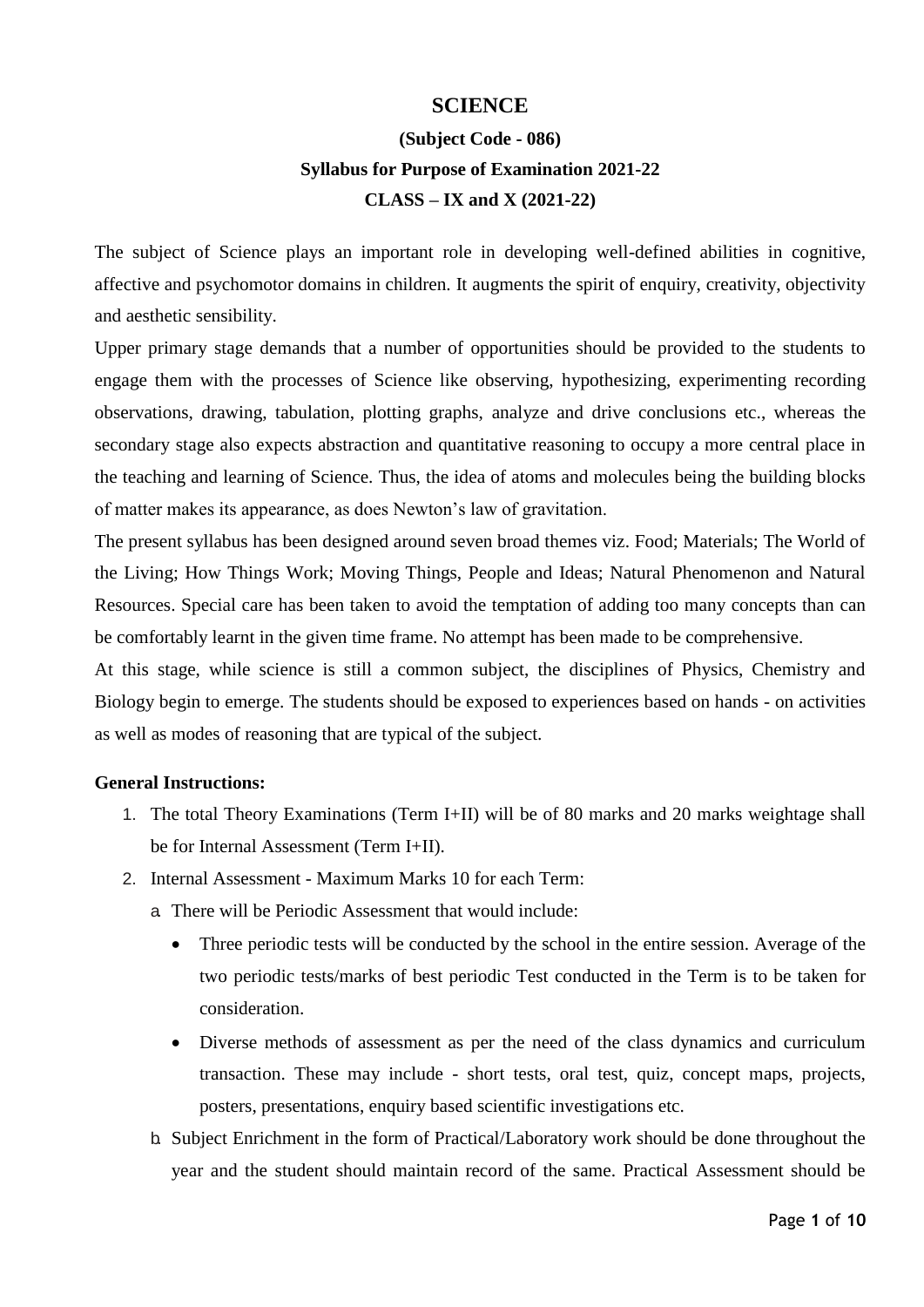continuous. All practicals listed in the syllabus must be completed.

c. Portfolio to be prepared by the student- This would include classwork and other sample of student work.

# **COURSE STRUCTURE**

#### **CLASS IX**

| <b>EVALUATION SCHEME</b>            |                                                     |              |  |  |
|-------------------------------------|-----------------------------------------------------|--------------|--|--|
| <b>Theory</b>                       |                                                     |              |  |  |
| <b>Units</b>                        | Term- I                                             | <b>Marks</b> |  |  |
| $\mathbf{I}$                        | Matter-Its Nature and Behaviour: Chapter - 2        | 09           |  |  |
| $\mathbf{I}$                        | Organization in the Living World: Chapter - 5 and 6 | 18           |  |  |
| III                                 | Motion, Force and Work: Chapter - 8 and 9           | 13           |  |  |
| <b>Units</b>                        | Term - II                                           | <b>Marks</b> |  |  |
| I                                   | Matter-Its Nature and Behaviour: Chapter 3 and 4    | 18           |  |  |
| $\mathbf{I}$                        | Organization in the Living World: Chapter -13       | 08           |  |  |
| III                                 | Motion, Force and Work: 10 and 11                   | 14           |  |  |
| <b>Total Theory (Term I+II)</b>     |                                                     | 80           |  |  |
| <b>Internal Assessment: Term I</b>  |                                                     | 10           |  |  |
| <b>Internal Assessment: Term II</b> |                                                     | 10           |  |  |
| <b>Grand Total</b>                  |                                                     | 100          |  |  |

# **TERM – I**

#### **Theme: Materials**

#### **Unit I: Matter- It's Nature and Behaviour**

#### **Chapter – 2 Is matter around us Pure**

**Nature of matter:** Elements, compounds and mixtures. Heterogeneous and homogenous mixtures, colloids and suspensions.

#### **Theme: The World of the Living**

#### **Unit II: Organization in the Living World**

#### **Chapter – 5 The Fundamental Unit of Life**

**Cell - Basic Unit of life:** Cell as a basic unit of life; prokaryotic and eukaryotic cells, multicellular organisms; cell membrane and cell wall, cell organelles and cell inclusions; chloroplast, mitochondria, vacuoles, endoplasmic reticulum, Golgi apparatus; nucleus, chromosomes - basic structure, number.

#### **Chapter – 6 Tissues**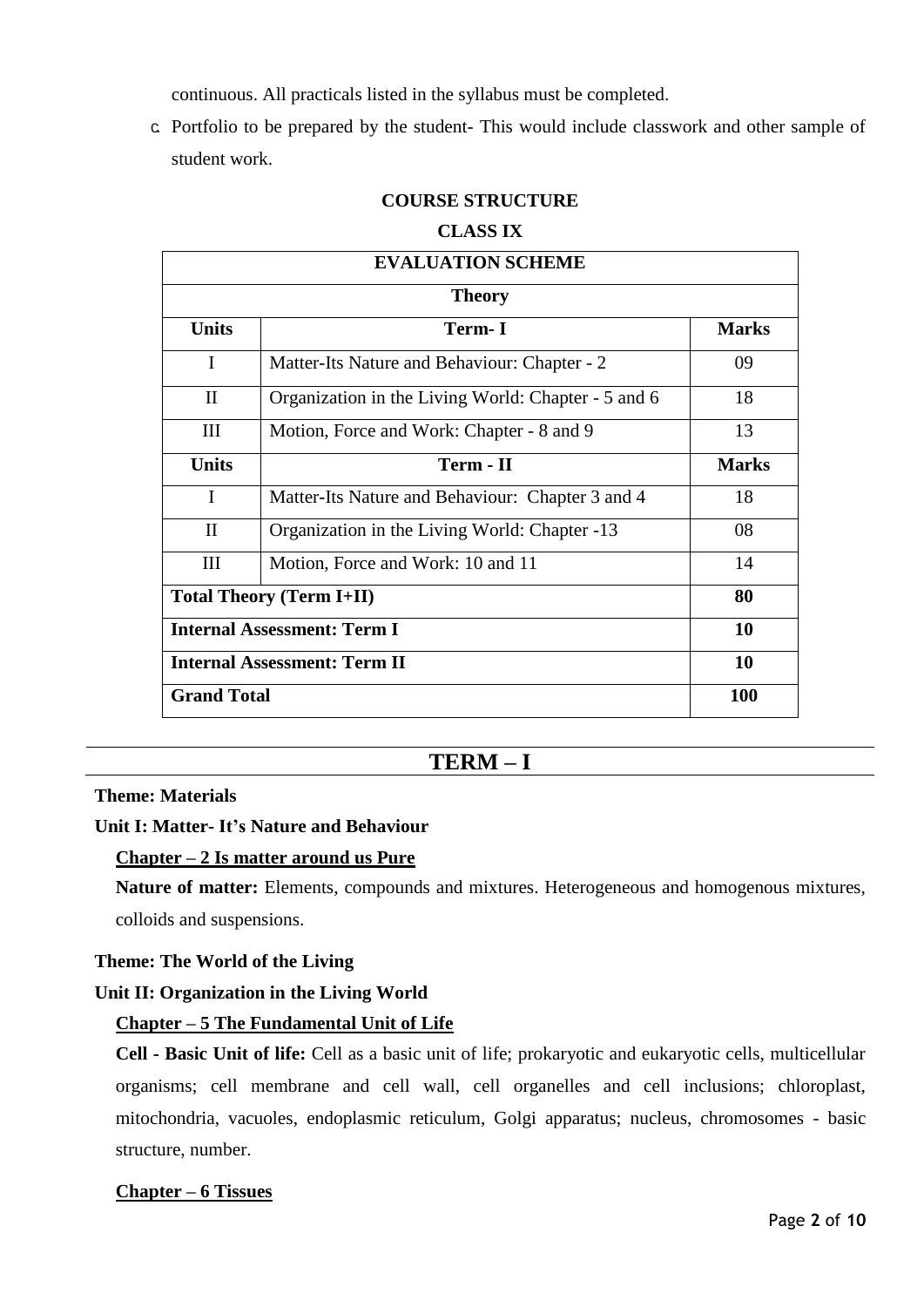## **Tissues, Organs, Organ System, Organism:**

Structure and functions of animal and plant tissues (only four types of tissues in animals; Meristematic and Permanent tissues in plants).

#### **Theme: Moving Things, People and Ideas**

#### **Unit III: Motion, Force and Work**

#### **Chapter – 8 Motion**

**Motion:** Distance and displacement, velocity; uniform and non-uniform motion along a straight line; acceleration, distance-time and velocity-time graphs for uniform motion and uniformly accelerated motion, derivation of equations of motion by graphical method; elementary idea of uniform circular motion.

#### **Chapter – 9 Force and Laws of Motion**

**Force and Newton's laws:** Force and Motion, Newton's Laws of Motion, Action and Reaction forces, Inertia of a body, Inertia and mass, Momentum, Force and Acceleration. Elementary idea of conservation of Momentum.

# **TERM - II**

#### **Theme: Materials**

## **Unit I: Matter- It's Nature and Behaviour**

#### **Chapter – 3 Atoms and Molecules**

**Particle nature and their basic units:** Atoms and molecules, Law of constant proportions, Atomic and molecular masses. Mole concept: Relationship of mole to mass of the particles and numbers.

#### **Chapter – 4 Structure of Atom**

**Structure of atoms:** Electrons, protons and neutrons, valency, chemical formula of common compounds. Isotopes and Isobars.

#### **Theme: Moving Things, People and Ideas**

#### **Unit III: Motion, Force and Work**

#### **Chapter – 10 Gravitation**

**Gravitation:** Gravitation; Universal Law of Gravitation, Force of Gravitation of the earth (gravity), Acceleration due to Gravity; Mass and Weight; Free fall.

#### **Chapter – 11 Work and Energy**

**Work, energy and power:** Work done by a Force, Energy, power; Kinetic and Potential energy; Law of conservation of energy.

#### **Theme: The World of the Living**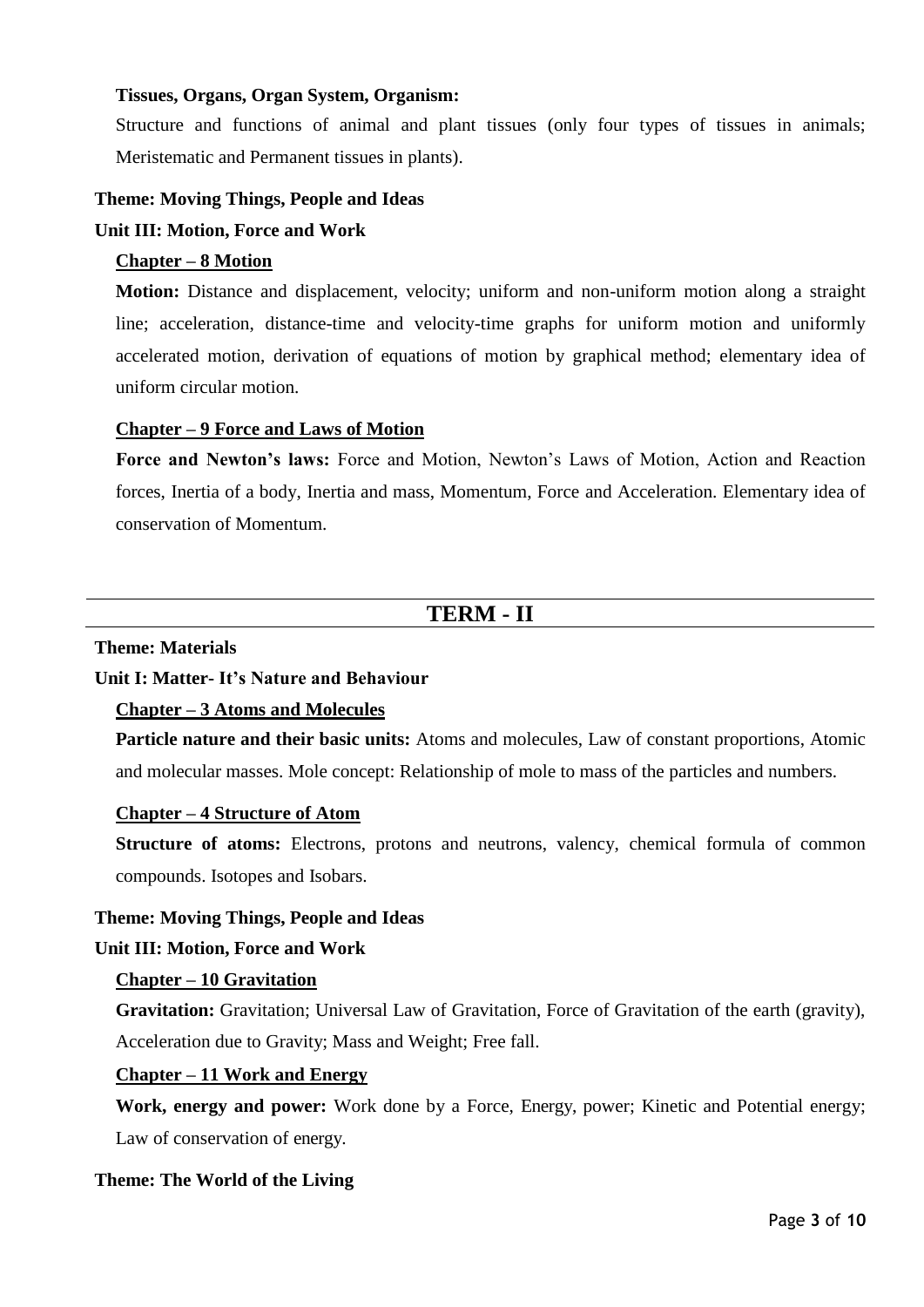# **Unit II: Organization in the Living World**

## **Chapter – 13 Why do we fall ill**

**Health and Diseases:** Health and its failure. Infectious and Non-infectious diseases, their causes and manifestation.Diseases caused by microbes (Virus, Bacteria and Protozoans) and their prevention; Principles of treatment and prevention. Pulse Polio programmes.

\*\*\*\*\*

#### **ONLY FOR INTERNAL ASSESSMENT**

*Note: Learners are assigned to read the below listed part of Unit IV. They can be encouraged to prepare a brief write up on any one concept of this Unit in their Portfolio. This may be an assessment for Internal Assessment and credit may be given (Periodic assessment/Portfolio). This portion of the Unit is not to be assessed in the year-end examination.* 

**Theme: Natural Resources: Balance in nature** 

#### **Unit IV: Our Environment**

#### **Chapter -14 Natural Resources**

**Physical resources:** Air, Water, Soil. Air for respiration, for combustion, for moderating temperatures; movements of air and its role in bringing rains across India.

Air, water and soil pollution (brief introduction).Holes in ozone layer and the probable damages.

**Bio-geo chemical cycles in nature:** Water, Oxygen, Carbon and Nitrogen.

# **PRACTICALS**

#### **Practicals should be conducted alongside the concepts taught in theory classes.**

#### **TERM-I**

#### **LIST OF EXPERIMENTS**

- 1. Preparation of:
	- a) a true solution of common salt,sugar and alum
	- b) a suspension of soil, chalk powder and fine sand in water
	- c) a colloidal solution of starch in water and egg albumin/milk in water and distinguish between these on the basis of
		- transparency
		- filtration criterion
		- stability**Unit-I: (Chapter -2)**
- 2. Preparation of
	- a) A mixture
	- b) A compound

using iron filings and sulphur powder and distinguishing between these on the basis of:

- i. appearance, i.e., homogeneity and heterogeneity
- ii. behaviour towards a magnet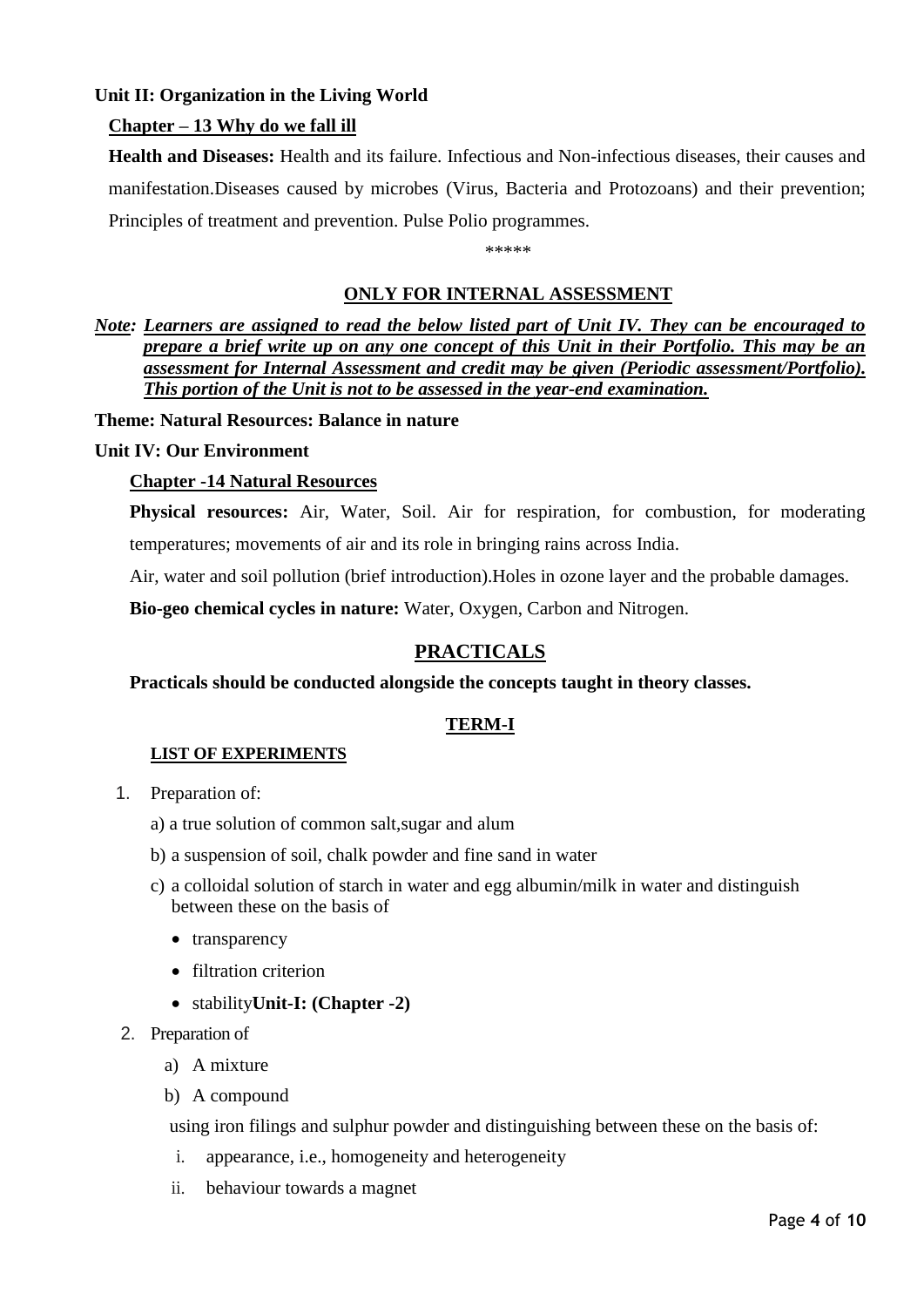- iii. behaviour towards carbon disulphide as a solvent
- iv. effect of heat**Unit-I:(Chapter-2)**
- 3. Perform the following reactions and classify them as physical or chemical changes
	- a) Iron with copper sulphate solution in water
	- b) Burning of magnesium ribbon in air
	- c) Zinc with dilute sulphuric acid
	- d) Heating of copper sulphate crystals
	- e) Sodium sulphate with barium chloride in the form of their solutions in water.

#### **Unit-I:(Chapter-2)**

- 4. Preparation of stained temporary mounts of (a) onion peel, (b) human cheek cells & to record observations and draw their labeled diagrams. **Unit-II**:**(Chapter-5)**
- 5. Identification of Parenchyma, Collenchyma and Sclerenchyma tissues in plants, striped, smooth and cardiac muscle fibers and nerve cells in animals, from prepared slides. Draw their labeled diagrams. **Unit-II:(Chapter-6)**

#### **TERM-II**

#### **LIST OF EXPERIMENTS**

- 1. Determination of the density of solid (denser than water) by using a spring balance and a measuring cylinder. **Unit-III:(Chapter–10)**
- 2. Establishing the relation between the loss in weight of a solid when fully immersed in
	- a) Tap water
	- b) Strongly salty water with the weight of water displaced by it by taking at least two different solids.**Unit-III:(Chapter–10)**
- 3. Verification of the law of conservation of mass in a chemical reaction.**Unit-I:(Chapter–3)**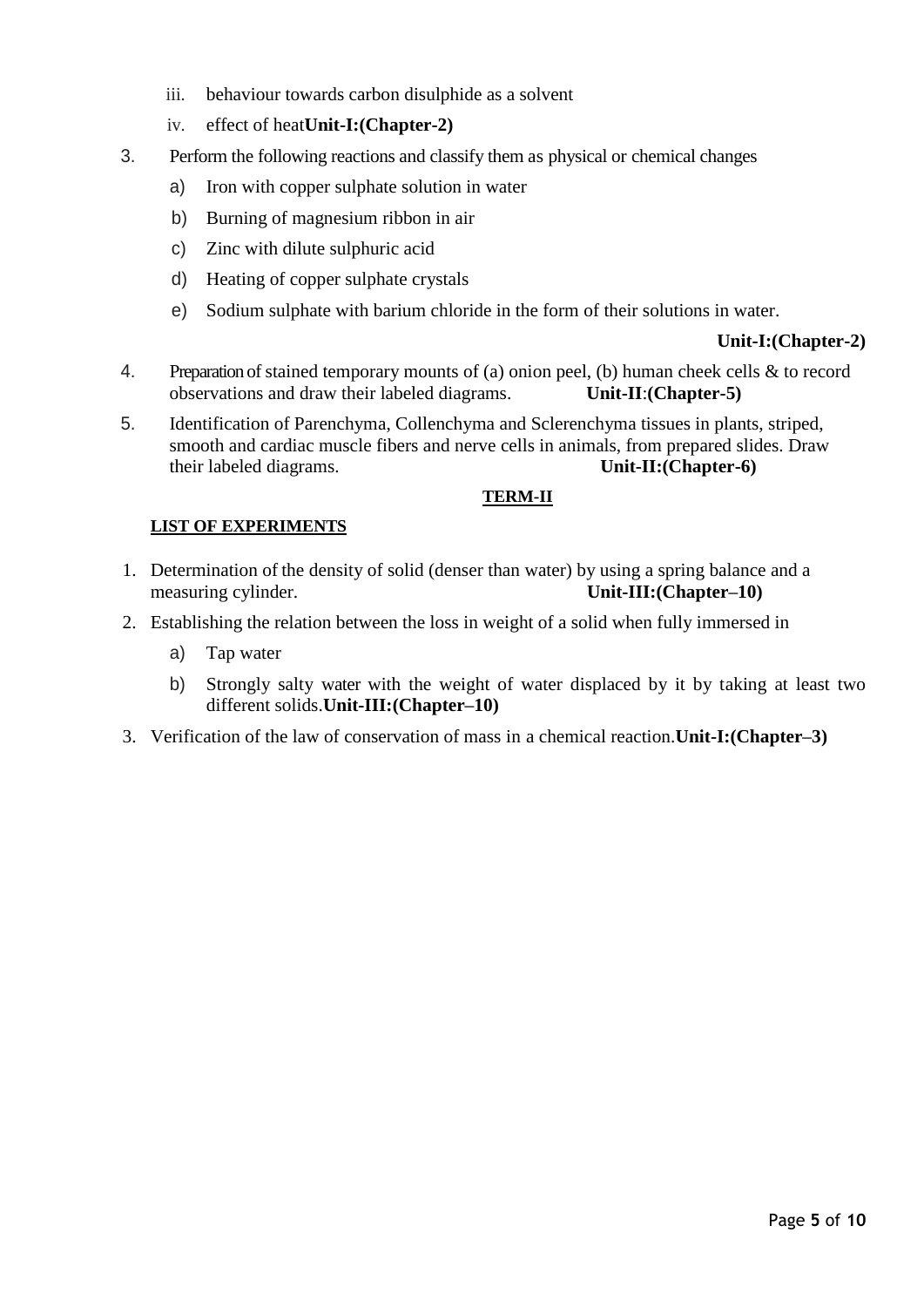## **COURSE STRUCTURE**

#### **CLASS X**

| <b>EVALUATION SCHEME</b>            |                                                             |              |  |
|-------------------------------------|-------------------------------------------------------------|--------------|--|
| <b>THEORY</b>                       |                                                             |              |  |
| <b>Units</b>                        | Term - I                                                    | <b>Marks</b> |  |
| I                                   | Chemical Substances-Nature and Behaviour: Chapter 1,2 and 3 | 16           |  |
| $\mathbf{I}$                        | World of Living: Chapter 6                                  | 10           |  |
| Ш                                   | Natural Phenomena: Chapter 10 and 11                        | 14           |  |
| <b>Units</b>                        | Term - II                                                   | <b>Marks</b> |  |
| I                                   | Chemical Substances-Nature and Behaviour: Chapter 4 and 5   | 10           |  |
| $\mathbf{I}$                        | World of Living: Chapter 8 and 9                            | 13           |  |
| IV                                  | Effects of Current: Chapter 12 and 13                       | 12           |  |
| V                                   | Natural Resources: Chapter 15                               | 05           |  |
| <b>Total Theory (Term I+II)</b>     |                                                             | 80           |  |
| <b>Internal Assessment: Term I</b>  |                                                             | 10           |  |
| <b>Internal Assessment: Term II</b> |                                                             | 10           |  |
| <b>Grand Total</b>                  |                                                             | <b>100</b>   |  |

# **TERM - I**

#### **Theme: Materials**

#### **Unit I: Chemical Substances - Nature and Behaviour**

#### **Chapter -1 Chemical reactions and equations**

**Chemical reactions:** Chemical equation, Balanced chemical equation, implications of a balanced chemical equation, types of chemical reactions: combination, decomposition, displacement, double displacement, precipitation, neutralization, oxidation and reduction.

## **Chapter – 2 Acids, Bases and Salts**

Acids, bases and salts: Their definitions in terms of furnishing of H<sup>+</sup> and OH<sup>-</sup> ions, General properties, examples and uses, concept of pH scale (Definition relating to logarithm not required), importance of pH in everyday life; preparation and uses of Sodium Hydroxide, Bleaching powder, Baking soda, Washing soda and Plaster of Paris.

#### **Chapter – 3 Metals and non – metals**

**Metals and nonmetals:** Properties of metals and non-metals; Reactivity series; Formation and properties of ionic compounds.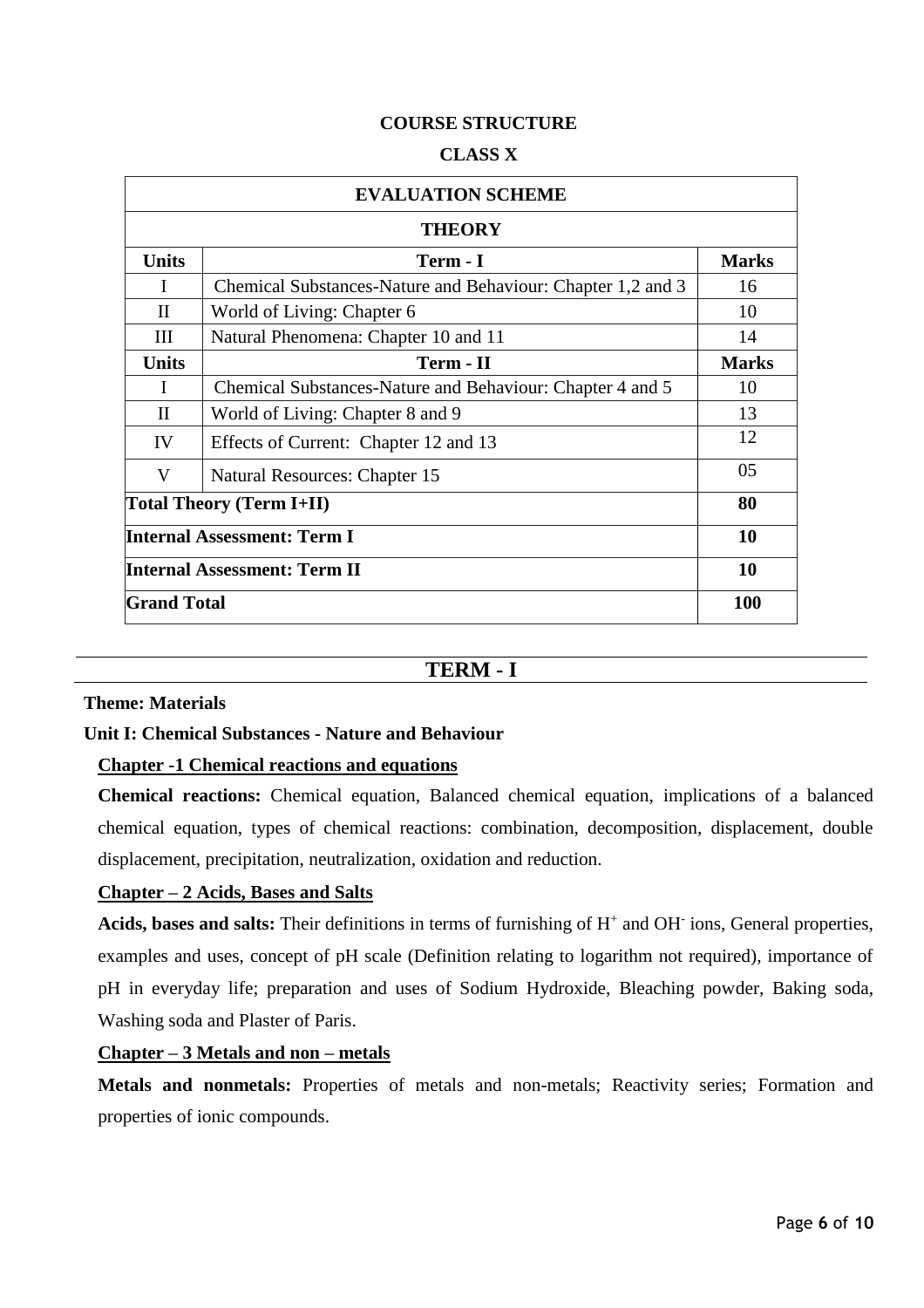# **Theme: The World of the Living**

# **Unit II: World of Living**

## **Chapter – 6 Life processes**

**Life processes:** 'Living Being'. Basic concept of nutrition, respiration, transport and excretion in plants and animals.

## **Theme: How Things Work**

## **Unit III: Natural Phenomena**

## **Chapter – 10 Light – Reflection and Refraction**

Reflection of light by curved surfaces; Images formed by spherical mirrors, centre of curvature, principal axis, principal focus, focal length, mirror formula (Derivation not required), magnification.

Refraction; Laws of refraction, refractive index.

Refraction of light by spherical lens; Image formed by spherical lenses; Lens formula (Derivation not required); Magnification. Power of a lens.

## **Chapter – 11 Human eye and colourful world**

Refraction of light through a prism, dispersion of light, scattering of light, applications in daily life.

# **TERM - II**

## **Theme: Materials**

## **Unit I: Chemical Substances - Nature and Behaviour**

#### **Chapter – 4 Carbon and its compounds**

**Carbon compounds:** Covalent bonding in carbon compounds. Versatile nature of carbon.Homologous series.

#### **Chapter – 5 Periodic classification of elements**

**Periodic classification of elements**: Need for classification, early attempts at classification of elements (Dobereiner's Triads, Newland's Law of Octaves, Mendeleev's Periodic Table), Modern periodic table, gradation in properties, valency, atomic number, metallic and non-metallic properties.

#### **Theme: The World of the Living**

#### **Unit II: World of Living**

#### **Chapter – 8 How do organisms reproduce?**

**Reproduction:** Reproduction in animals and plants (asexual and sexual) reproductive health-need and methods of family planning. Safe sex vs HIV/AIDS.Child bearing and women's health.

#### **Chapter – 9 Heredity and Evolution**

**Heredity:** Heredity; Mendel's contribution- Laws for inheritance of traits: Sex determination: brief introduction;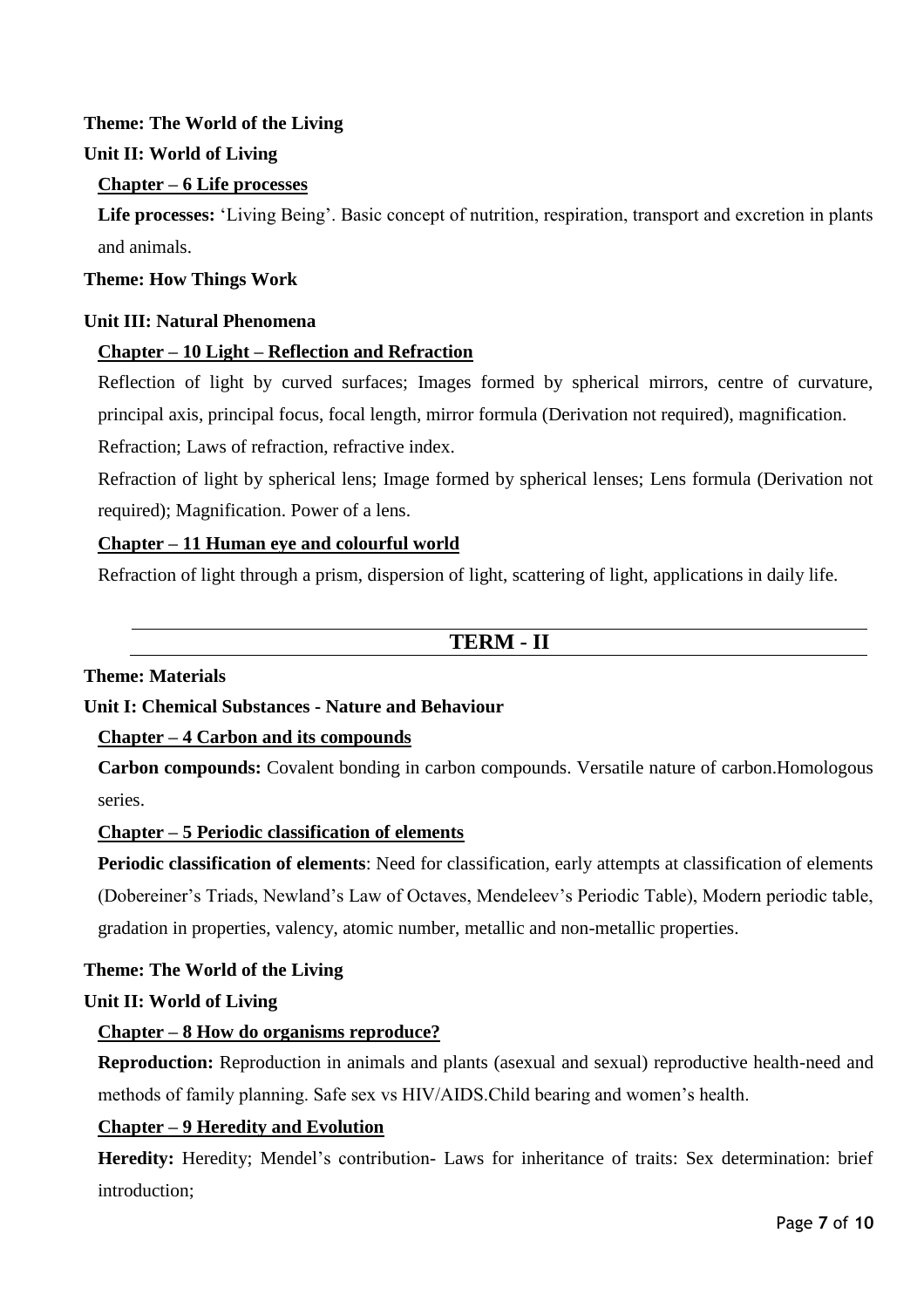# **Theme: Natural Phenomena**

# **Unit IV: Effects of Current**

# **Chapter – 12 Electricity**

Ohm's law; Resistance, Resistivity, Factors on which the resistance of a conductor depends. Series combination of resistors, parallel combination of resistors and its applications in daily life. Heating effect of electric current and its applications in daily life. Electric power, Interrelation between P, V, I and R.

# **Chapter – 13 Magnetic effects of current**

**Magnetic effects of current:** Magnetic field, field lines, field due to a current carrying conductor, field due to current carrying coil or solenoid; Force on current carrying conductor, Fleming's Left Hand Rule, Electric Motor, Electromagnetic induction. Induced potential difference, Induced current. Fleming's Right Hand Rule.

**Theme: Natural Resources Unit V: Natural Resources**

# **Chapter – 15 Our Environment**

**Our environment:** Eco-system, Environmental problems, Ozone depletion, waste production and their solutions. Biodegradable and non-biodegradable substances.

#### \*\*\*\*\*

# **ONLY FOR INTERNAL ASSESSMENT**

# *Note: Learners are assigned to read the below listed part of Unit V. They can be encouraged to prepare a brief write up on any one concept of this Unit in their Portfolio. This may be an assessment for Internal Assessment and credit may be given (Periodic assessment/Portfolio). This portion of the Unit is not to be assessed in the year-end examination.*

**Chapter – 16 Management of natural resources:** Conservation and judicious use of natural resources. Forest and wild life; Coal and Petroleum conservation.Examples of people's participation for conservation of natural resources. Big dams: advantages and limitations; alternatives, if any. Water harvesting.Sustainability of natural resources.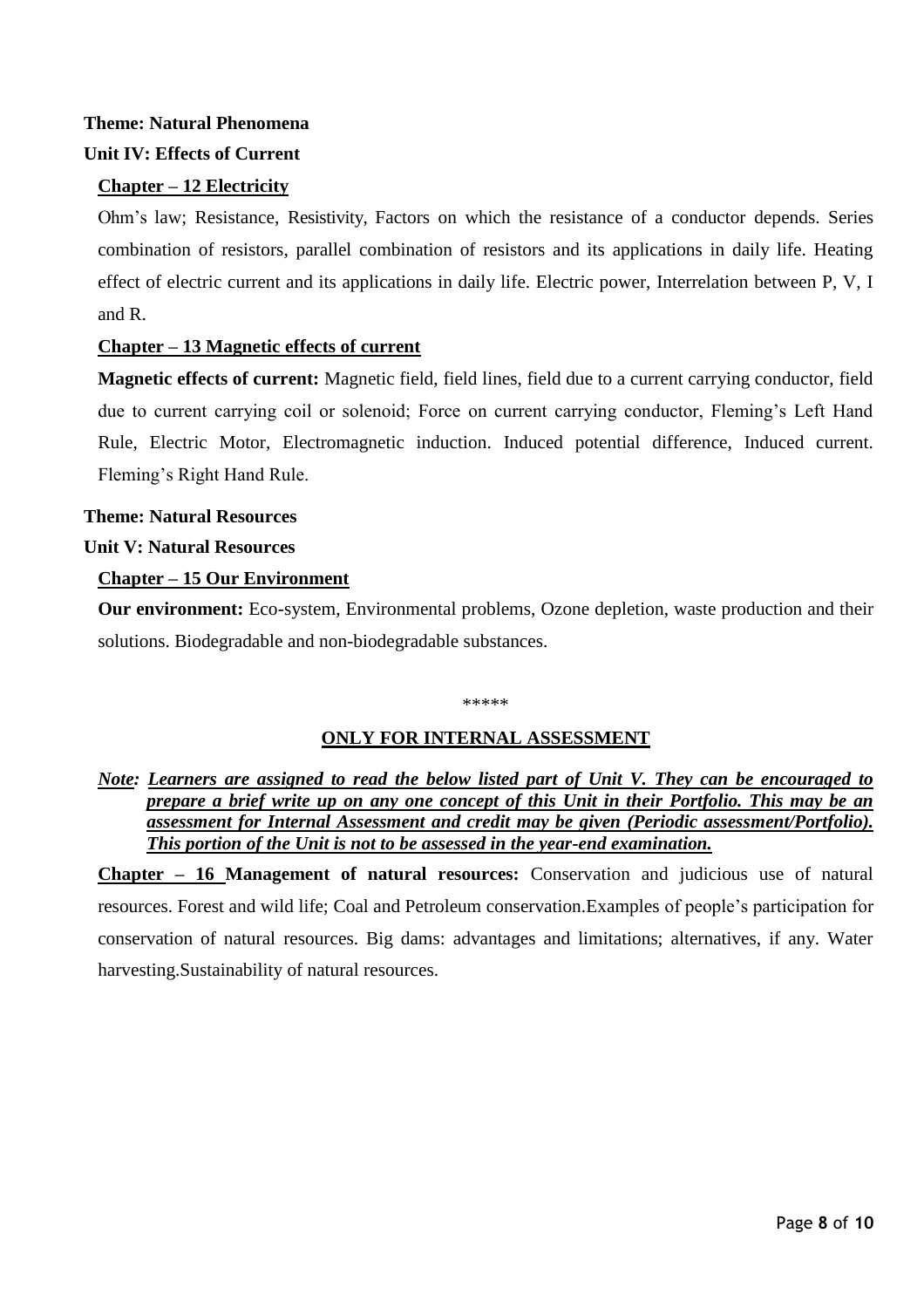# **PRACTICALS**

# **Practical should be conducted alongside the concepts taught in theory classes.**

# **TERM-I**

## **LIST OF EXPERIMENTS**

- 1. A. Finding the pH of the following samples by using pH paper/universal indicator:
	- (i) Dilute Hydrochloric Acid
	- (ii) Dilute NaOH solution
	- (iii) Dilute Ethanoic Acid solution
	- (iv) Lemon juice
	- (v) Water
	- (vi) Dilute Hydrogen Carbonate solution
	- B. Studying the properties of acids and bases (HCl & NaOH) on the basis of their reaction with:
		- a) Litmus solution (Blue/Red)
		- b) Zinc metal
		- c) Solid sodium carbonate**Unit–I:(Chapter-2)**
- 2. Performing and observing the following reactions and classifying them into:
	- A. Combination reaction
	- B. Decomposition reaction
	- C. Displacement reaction
	- D. Double displacement reaction
		- (i) Action of water on quicklime
		- (ii) Action of heat on ferrous sulphate crystals
		- (iii) Iron nails kept in copper sulphate solution
		- (iv) Reaction between sodium sulphate and barium chloride solutions.

# **Unit-I:(Chapter-1)**

- 3. A. Observing the action of Zn, Fe, Cu and Al metals on the following salt solutions:
	- (i)  $ZnSO_4(aq)$ (ii)  $FeSO<sub>4</sub>(aq)$  $(iii)CuSO<sub>4</sub>(aq)$  $(iv)$ Al<sub>2</sub> (SO<sub>4</sub>)<sub>3</sub>(aq)
	- B. Arranging Zn, Fe, Cu and Al (metals) in the decreasing order of reactivity based on the above result.**Unit-I :(Chapter-3)**
- 4. Experimentally show that carbon dioxide is given out during respiration.

#### **Unit-II:(Chapter-6)**

- 5. Determination of the focal length of (i) Concave mirror and (ii) Convex lens by obtaining the image of a distant object. **Unit-III:(Chapter- 10)**
- 6. Tracing the path of a ray of light passing through a rectangular glass slab for different angles of incidence. Measure the angle of incidence, angle of refraction, angle of emergence and interpret the result. **Unit-III:(Chapter-10)**